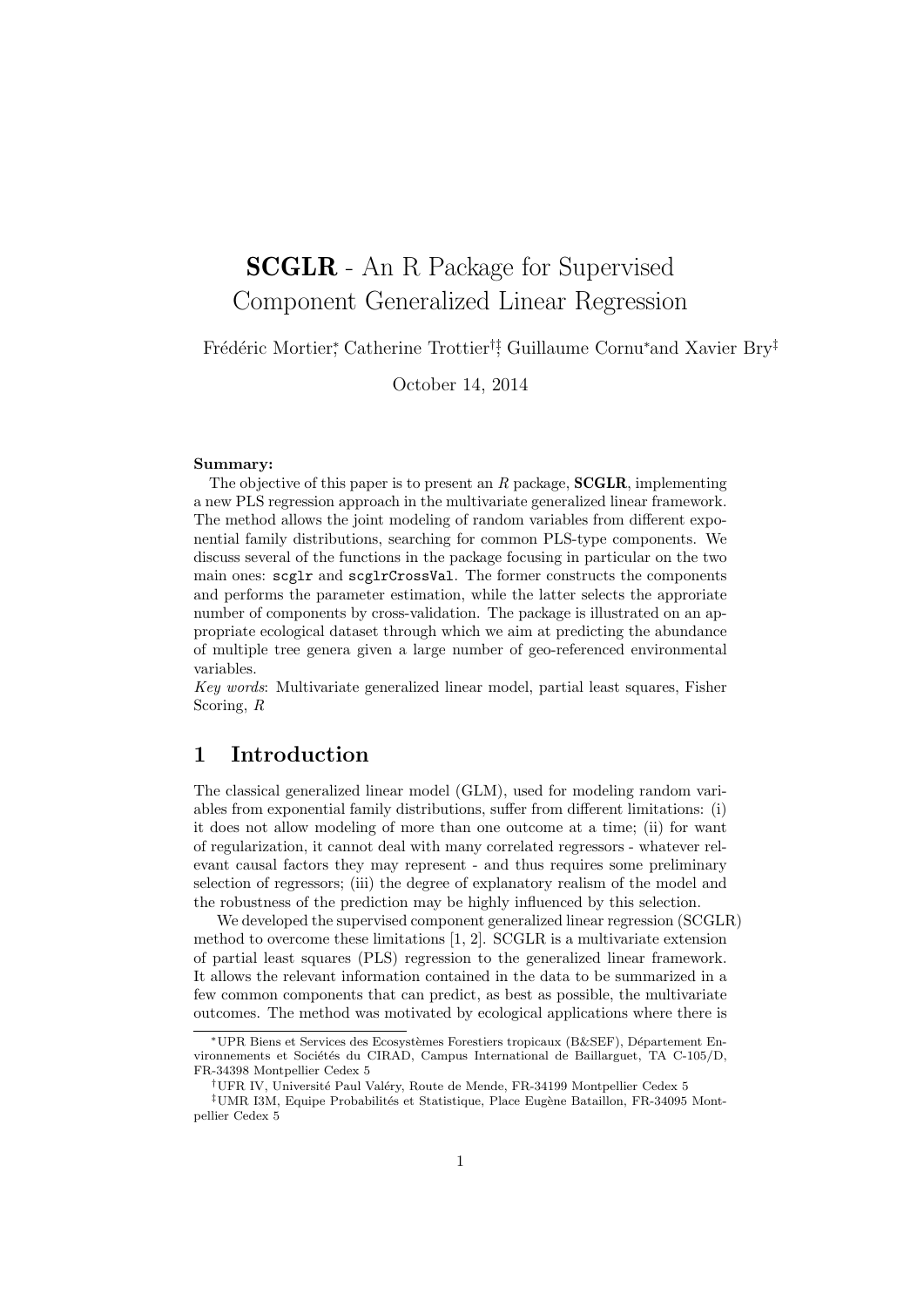interest in understanding how communities of tree species are structured based on environmental traits. Because species data can be collected through different measurement processes, the outcomes arise from several types of distributions. For example, some species may just be measured through presence/absence and others through count data (e.g., binomial or Poisson distributions). The originality of the SCGLR approach is to allow the simultaneous modeling of distributions from exponential family; Bernoulli, binomial, Gaussian and Poisson distributions can currently be handled in the **SCGLR** package.

SCGLR is based on a multivariate GLM and performs a PLS regression on each step of the GLM estimation algorithm. It uses both the responses (e.g., species abundances) and the regressors to calculate common components. Components are constructed sequentially: the first one maximizes some tradeoff between its variance and the goodness of fit of the GLM that takes it as sole regressor (cf below for more details), the second one is its complement in the space orthogonal to the first component, etc, until we get a set of K complementary and mutually independent components, just as in principal component analysis (PCA). Ultimately, these components are used in a GLM as covariates, allowing them to have specific effects on each response. The optimal number of components on which to base the linear predictors is the one that allows the best prediction in cross-validation. The quality of prediction is assessed through various well-known criteria.

In this paper, we introduce an R-package [4] that performs SCGLR. We first briefly review the mathematical basis of the method, then describe the program's features and usage. We illustrate SCGLR on a dataset built from the  $CoForChange<sup>1</sup>$  and  $CoForTips<sup>2</sup> databases.$  It gives the abundance of 27 common tree genera in the tropical moistforest of the Congo-Basin and measurements on 40 geo-referenced environmental variables for one thousand 8 by 8 km plots (observations). Each plot's data were obtained by aggregating data measured on a variable number of previously sampled 0.5 ha sub-plots. Geo-referenced environmental variables were used to describe the physical factors as well as vegetation characteristics.

## 2 Description of the SCGLR statistical approach

Let  $Y = (y^1, \ldots, y^q)$  be a matrix of q responses we want to model. For this, regressors are classified into two groups. Let  $X = (x^1, \ldots, x^p)$  be a matrix whose column-vectors code  $p$  regressors (possibly including dummy variables coding nominal covariates). These many regressors contain redundancy and hence there is a specific need for regularisation of the coefficients. Let also  $T$  be a matrix whose column-vectors code additional covariates, which are to be included as they are without any regularisation. SCGLR assumes that the  $q$  responses are dependent on an unknown number of mutually orthogonal components (linear combinations of the covariates X), along with covariates T. The components are assumed common to all the responses in that they play some role in the GLM fit of each response. Moreover, the components are designed to stay rather close to the principal directions of the covariates, that is, stray from the noise contained in the group of regressors.

<sup>1</sup>more information on CoForChange is available at http://www.coforchange.eu  $^{2}$ and for CoForTips http://www.fordev.ethz.ch/research/active/CoForTips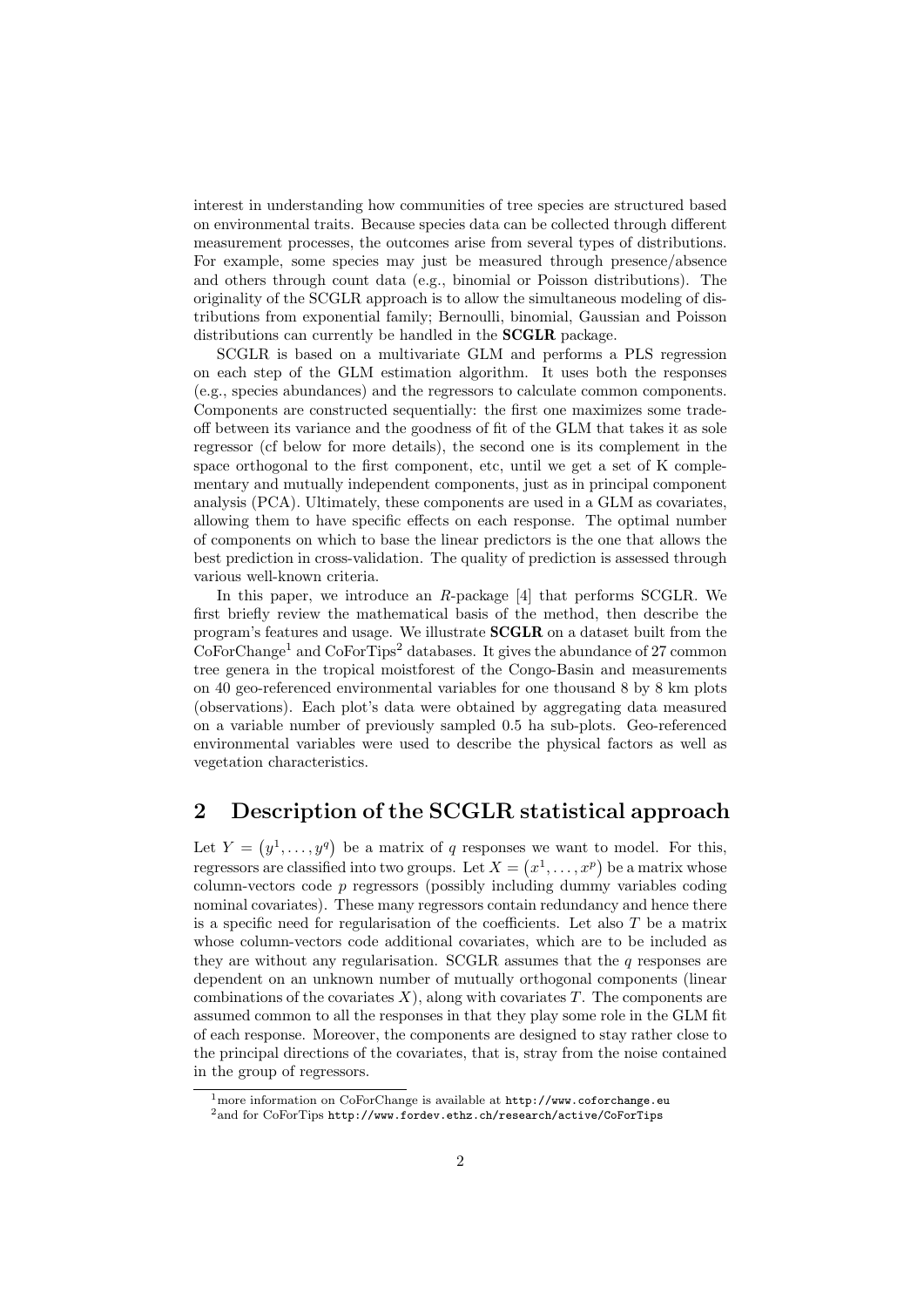Let  $u$  be a p-coefficient vector. Just as in PCA, the structural strength of a component  $f = Xu$  is measured through its variance under a unit-norm constraint on u. The components are determined sequentially. The first component  $f^1 = Xu^1$  optimizes a trade-off between the goodness-of-fit of a multivariate GLM using  $f^1$  as common explanatory variable along with T, and the variance of  $f^1$ . To be precise, the Fisher scoring algorithm (FSA) used to estimate the GLM of Y on  $\langle f^1, T \rangle$  has been altered in its Generalized Least Squares (GLS) step of the current linearised model according to two alternative approaches.

LPLS approach: the first one corresponds to a Local Partial Least Squares procedure (LPLS) and maximises the criterion:

$$
\sum_{k=1}^{q} ||z_k||^2_{W_k} \cos^2_{W_k}(z_k; ) ||Xu||^2_{W_k}
$$

where  $z_k$  are the working variables in the current linearised model,

- $||z_k||^2_{W_k} \cos^2_{W_k}(z_k; < Xu, T>)$  is a measure of goodness-of-fit,
- $||Xu||^2_{W_k}$  is a measure of structural relevance.

A Singular Value Decomposition algorithm is used to optimize criterion LPLS. Taking  $f^1$ 's variance into account regularises coefficient vector  $u^1$ , which the standard GLS procedure does not. Covariates in  $T$  are considered in the regression step, but not taken into account in component  $f^1$ . Full details on this method can be found, more formally expressed, in [2].

SR approach: the second one takes the Structural Relevance (SR) more explicitely into account and maximises the criterion:

$$
\psi(u)^{1-s}\phi(u)^s
$$

with  $\psi(u) = \sum_{k=1}^q ||z_k||^2_{W_k} \cos^2_{W_k}(z_k; \langle Xu, T \rangle)$  contains the goodness-of-fit measure, and two options for function  $\phi$ :

- Component Variance (CV):  $\phi(u) = ||Xu||_W^2$
- Variable Powered Inertia (VPI):  $\phi(u) = \left(\sum_{j=1}^p \langle Xu | x^j \rangle_W^{2l} \right)^{\frac{1}{l}}$ , when X consists of p standardised numeric variables  $x^j$ .

Tuning-parameter l allows to draw components towards more or less local variable bundles. Tuning-parameter  $s$  weights the structural relevance in the criterion. This criterion is maximised using an Iterated Normed Gradient algorithm. We recommend the second criterion (SR) for being more flexible. Default is VPI.

Once  $f^1$  is obtained, then X is deflated on  $f^1$ , that is, projected onto its orthogonal space, yielding residual predictor matrix  $X<sup>1</sup>$ , and the second component  $f^2$  is sought in  $X^1$   $(f^2 = X^1u^2)$  according to the same trade-off optimization, but including  $f^1$  amongst extra-covariates T, from there on. And so forth for higher rank components. So, current component  $f^r = X^{r-1}u^r$  is based on the matrix of residuals obtained by projecting the original variables  $X$  onto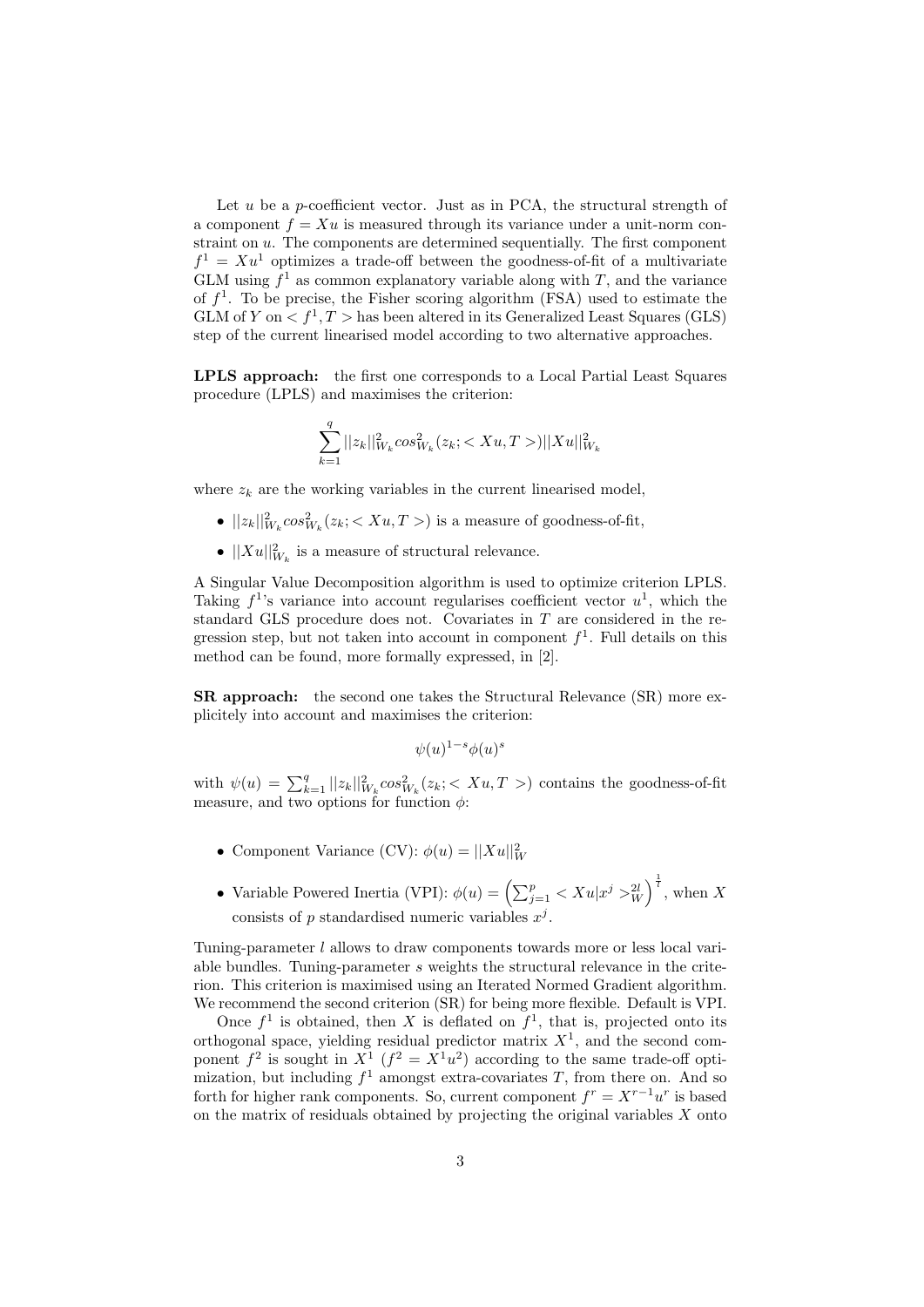the space orthogonal to all previous components  $\{f^1, ..., f^{r-1}\}$ , and the estimation procedure of the linearized model within the modified FSA step takes into account covariates  $T \cup \{f^1, ..., f^{r-1}\}.$ 

Finally, given some integer  $R$ , a multivariate GLM of the responses is performed on the set  $F^R = \{f^1, ..., f^R\}$  of the first R components, along with covariates T, yielding a coefficient vector for each response  $y_k$ , with corresponding linear predictor  $\eta_k = F^R \gamma_k + T \delta_k$   $(k = 1, ..., q)$ . Now, each component  $f^r$ can be expressed as a linear combination of the original predictors:  $f^r = Xv^r$ . Hence, in matrix form, we have:  $F^R = XV^R$ . Thus, we can express each linear predictor as a linear combination of the regressors:  $\eta_k = X\beta_k + T\delta_k$  with  $\beta_k = V^R \gamma_k.$ 

The coefficients  $\beta_k$  and  $\delta_k$  can be used in cross-validation to determine the optimal number  $R$  of components in order to avoid overfitting. Given the number of components  $R$  under trial, the observations are repeatedly partitioned into 2 sub-samples:  $C$  (for calibration) and  $S$  (for testing). On each partition, C is used to calculate the R components, and hence the  $\beta$ 's and  $\delta$ 's, which in turn are used to predict the expectation of the responses on S. An appropriate criterion of predictive power is then calculated (depending on the distribution of the responses) and averaged over all  $(C, S)$  partitions considered. Eventually, we consider and select the value of  $R$  yielding the best performance.

### 3 Program description and usage

#### 3.1 Main description

**SCGLR** is developed using  $R > 3.0$  version [5]. **SCGLR** is a set of R functions illustrated on a floristic data set, *genus.*  $\text{scglr}()$  and  $\text{scglrCrossval}()$  are the two main high level functions, which are respectively dedicated to fitting the model and selecting the number of components. print(), summary() and plot() methods are also available for the scglr() function.

The call to scglr() has the following structure:

results.scglr <- scglr(formula,data,family,K,size,offset,subset, na.action,crit,method)

The formula, data, family and  $K$  arguments are required and size must be specified if binomial variables are used. The *formula* object of the *Formula* class [7] is composed of two or three terms. The first term describes the dependent variables whereas the second term describes the regressors used to construct components, and the third term describes additional covariates to be included in the model but not used in the linear combination giving the components. The first two terms should be separated by a  $\sim$  symbol as classical R formula objects, whereas the second and third terms, if any, should be separated by a | symbol. All the elements in each term are separated by  $a + sign$ . The formula can be written out explicitly or provided using the multivariateFormula() function. For example, if  $ny = ("y1", "y2")$  contains the names of the dependent variables,  $nx = ("x1", \ldots, "x5")$  the names of the regressors used to construct the component, and  $nz = ("z1", "z2", "z3")$  the names of the additional regressors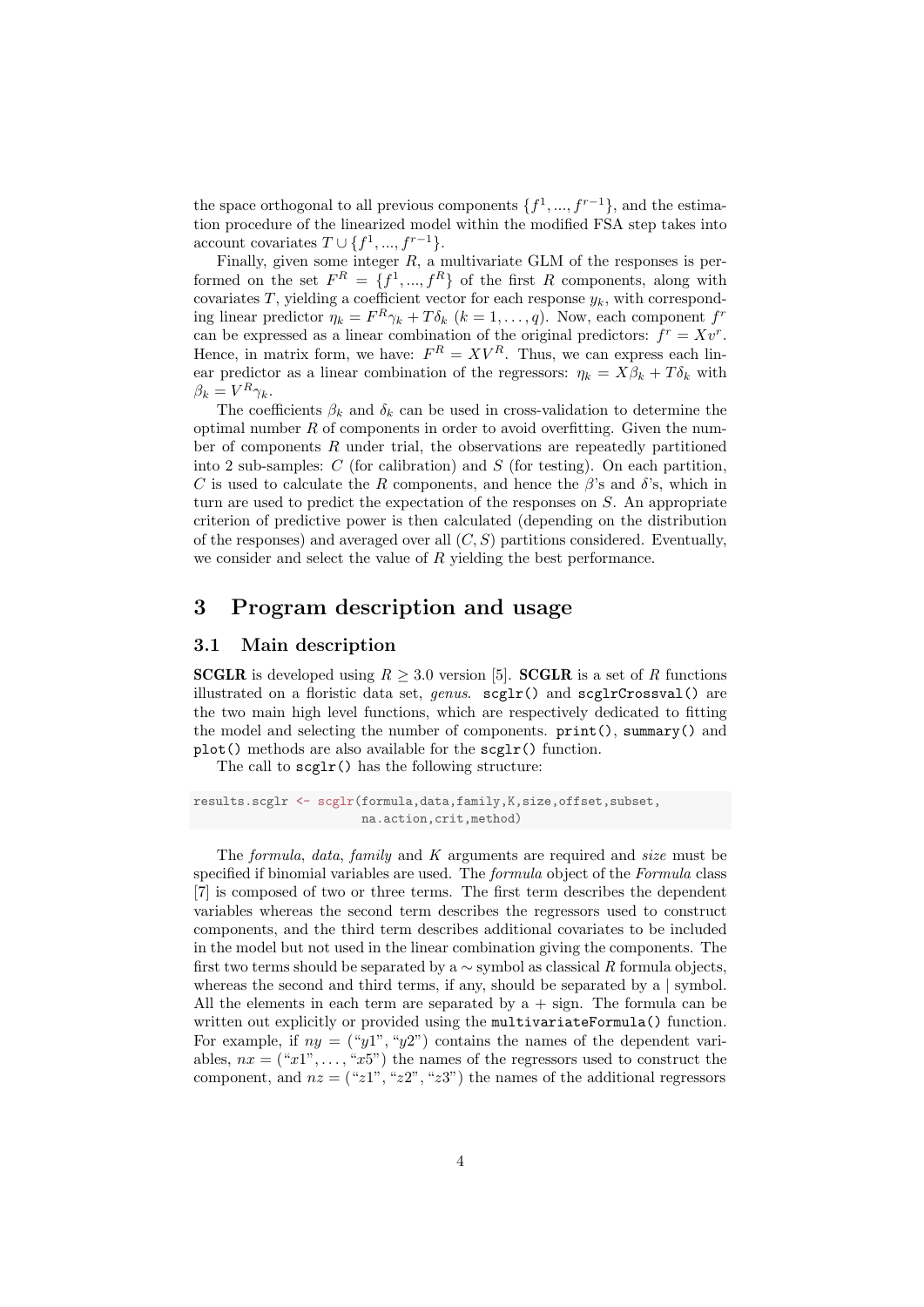myformula <- multivariateFormula(ny,nx,nz) myformula ##  $y1 + y2$   $\tilde{x}$  x1 + x2 + x3 + x4 + x5 | z1 + z2 + z3

The *data* argument is an object of the *data* frame class. The family is a vector of characters describing the family of each dependent variable. In SCGLR, "bernoulli", "binomial", "poisson" or "gaussian" are allowed. For Poisson outcomes, the *offset* argument is either a vector or a matrix of size: number of observations  $\times$  number of Poisson dependent variables, allowing a different offset for each dependent variable. If binomial dependent variables are included in the model, size must be specified as a matrix describing the number of trials.

The output of the scglr function is an object of class **SCGLR** made of:

- u: matrix of size: number of regressors  $\times$  number of components, contains the component-loadings, i.e., the coefficients of the regressors in the linear combination giving each component.
- comp: matrix of size : number of statistical units  $\times$  number of components, having the components as column vectors.
- compr: matrix of size : number of statistical units  $\times$  number of components, having the standardized components as column vectors.
- gamma: list of length number of dependant variables. Each element is a matrix of coefficients, standard errors, z-values and p-values.
- beta: matrix of size: number of regressors  $+1$  (intercept)  $\times$  number of dependent variables, contains the coefficients of the regression on the original regressors X.
- lin.pred: data.frame of size: number of statistical units  $\times$  number of dependent variables, the fitted linear predictor.
- xFactors: data.frame containing the nominal regressors.
- xNumeric: data.frame containing the quantitative regressors.
- inertia: matrix of size: number of components  $\times$  2, contains the percentage and cumulative percentage of the overall regressors' variance, captured by each component.
- deviance: vector of length: number of dependent variables, gives the deviance of each  $y_k$ 's GLM on the components.

The print() method gives the values of inertia and deviance. summary() gives inertia, deviance, and three additional tables. The first one contains the square correlations between  $X$ 's and the components, along with two columns highlighting the plane on which the regressors are best projected and their associated square correlations. The second table presents the square correlations between fitted linear predictors and components, with two more columns corresponding to the plane on which the regressors are best projected and their associated square correlations. These two tables summarize how well the regressors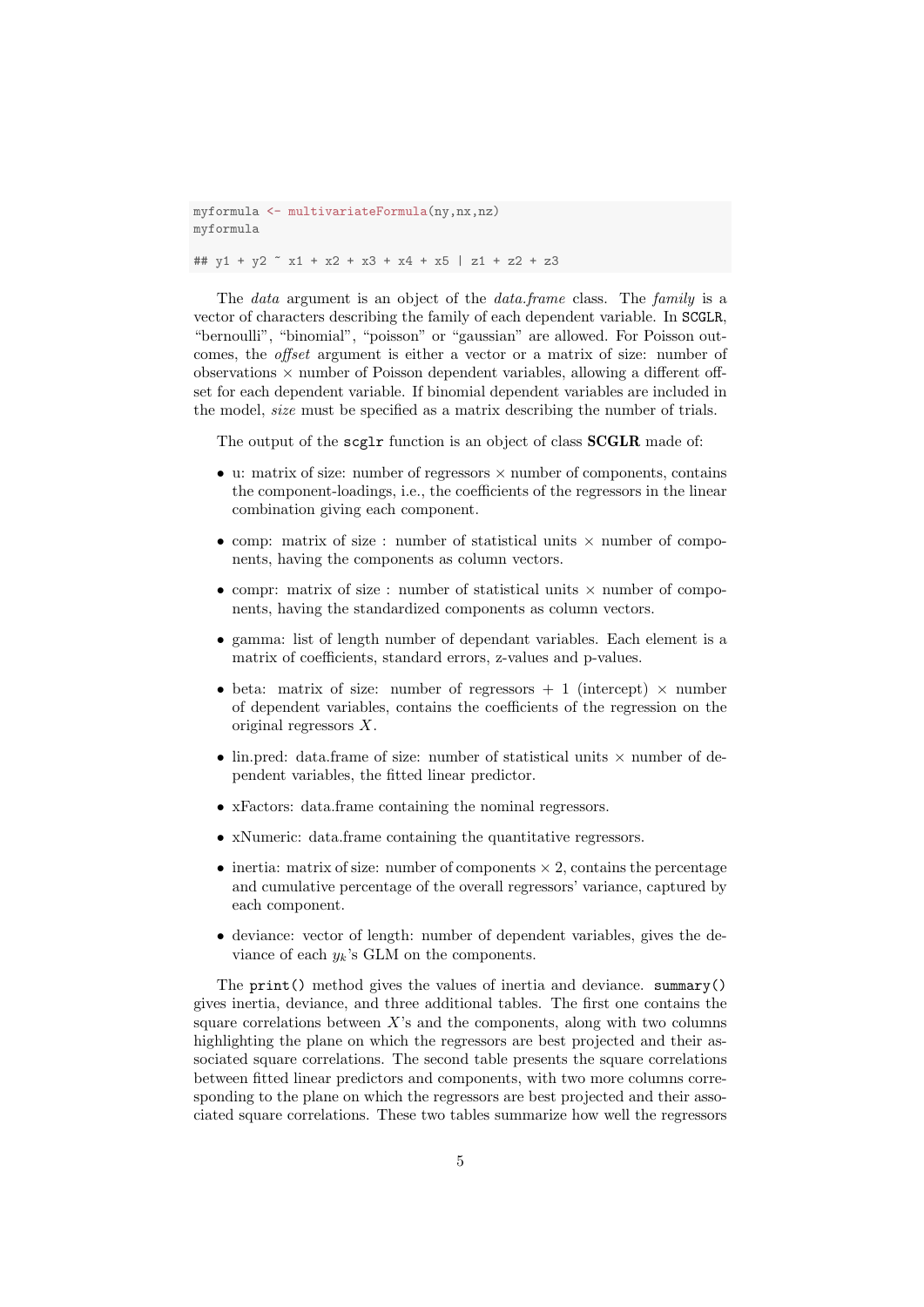and the dependent variables, through their linear predictors, are represented on the planes. The third table presents the  $\gamma$  values obtained from the GLM; only  $\gamma$ 's with p-values lower than a given cutoff (default 0.05) are printed.

#### 3.2 Plots

Several specialized plot commands are available to show the results of  $\text{segr}(\mathbf{r})$ . They are all based on the ggplot2 package developed by Wickham, H. [6] and as such can be further customized (i.e., one can add more layers or labels for example).

- plot(): general function to produce various plots from the  $\text{segr}(x)$  output by selecting elements to draw. This selection is specified by parameters whose names can be abbreviated (e.g. *pred.col* will be understood as *pre* $dictors.color)$ . Options can be set globally using options ("plot. SCGLR"). It will then provide default values that can be further overriden by giving explicit parameter value.
- barplot(): takes an **SCGLR** object as input and produces a barplot of the inertia per component.
- pairs(): takes an **SCGLR** object and produces an array plot for pairwise combinations of components (all components or a selected subset).

#### 3.3 Selecting the number of components

The appropriate number of components to best predict dependent variables remains unknown and must be selected. We propose a cross-validation approach using different criteria to determine the number of components. The call to the  $\texttt{scglrCrossVal}()$  function shares the same arguments as the  $\texttt{scglr}()$  function with two additional arguments *nfolds* and *type*:

```
scglrCrossVal(formula,data,family,K,nfolds,types,size,
                offset,subset,na.action,crit,method)
```
nfolds is the number of subsamples to be used in the cross-validation - default is 5. Although *nfolds* can be as large as the sample size (leave-one-out CV), this is not recommended for large datasets. type is the criterion to use for crossvalidation. Currently five options are available in a general setting: "mspe" (Mean Squared Prediction Error), "likelihood", "aic", "bic" and "aicc". When all dependent variables are Bernoulli, the option "auc" (area under ROC curve) enables to measure the prediction performance. The output of the procedure is a  $(q\times (K+1))$  matrix containing the criterion values for each response variable and each model. The first column corresponds to the model without any component.

### 4 Examples

### 4.1 Floristic data set

We illustrate **SCGLR** using the data *genus*. This example highlights the use of the multivariate Poisson count distribution with an offset.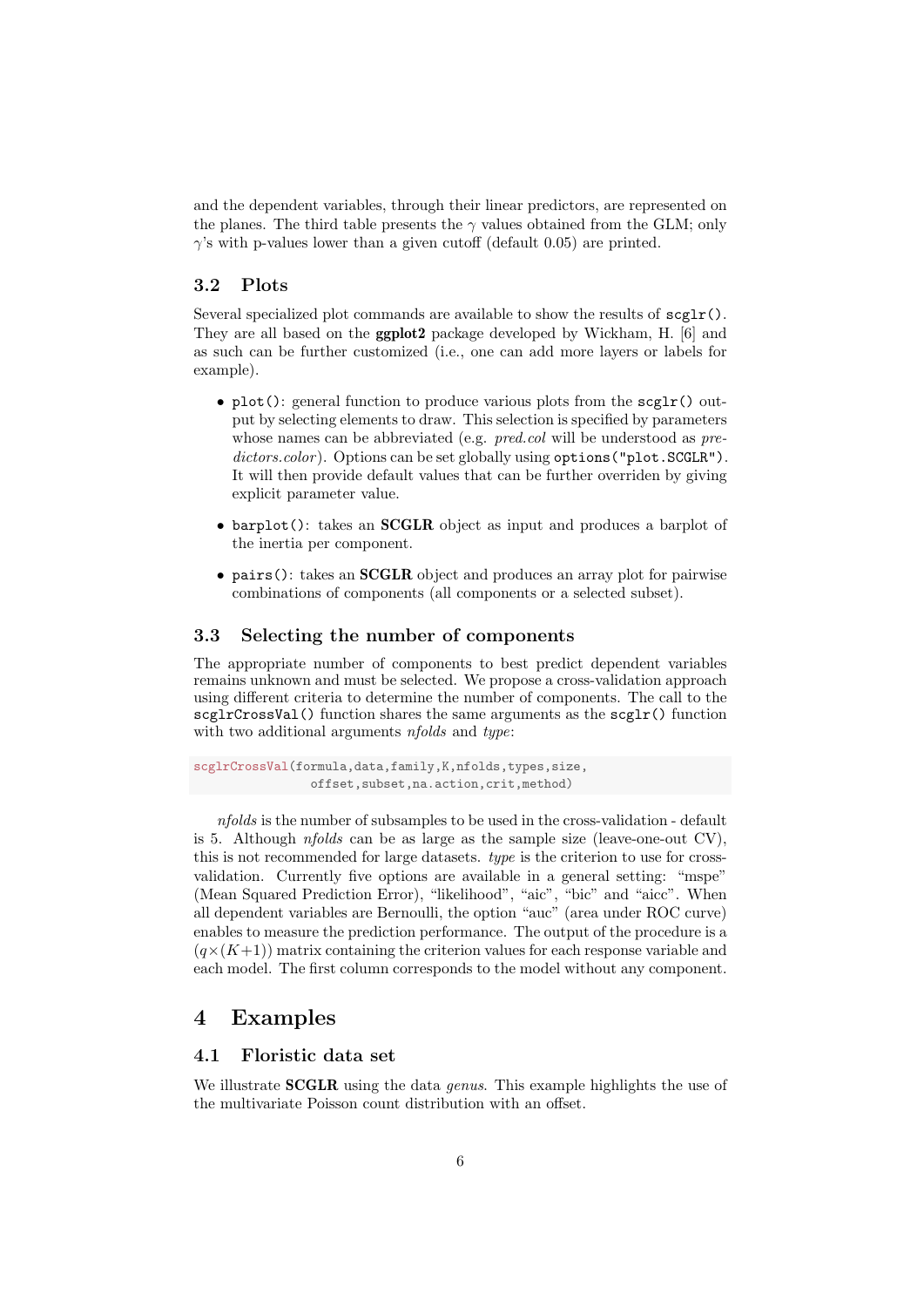genus is a dataset built from the CoForChange database. It gives the abundance of 27 common tree genera in the tropical moistforest of the Congo-Basin and measurements on 40 geo-referenced environmental variables for one thousand 8 by 8 km plots (observations). Data on each plot were obtained by aggregating the data measured on a variable number of previously sampled 0.5 ha sub-plots. The geo-referenced environmental variables were used to describe 16 physical factors pertaining to the description of topography, geology and rainfall and the remaining variables give the vegetation characteristics defined through 16-days enhanced vegetation index (EVI).

data("genus") dim(genus)

## [1] 1000 69

```
names(genus)
```

```
## [1] "gen1" "gen2" "gen3" "gen4"
## [5] "gen5" "gen6" "gen7" "gen8"
## [9] "gen9" "gen10" "gen11" "gen12"
## [13] "gen13" "gen14" "gen15" "gen16"
## [17] "gen17" "gen18" "gen19" "gen20"
## [21] "gen21" "gen22" "gen23" "gen24"
## [25] "gen25"   "gen26"   "gen27"<br>## [29] "pluvio_yr" "forest"   "pluvio_1"
## [29] "pluvio_yr" "forest" "pluvio_1" "pluvio_2"
## [33] "pluvio_3" "pluvio_4" "pluvio_5" "pluvio_6"
## [37] "pluvio_7" "pluvio_8" "pluvio_9" "pluvio_10"
## [41] "pluvio_11" "pluvio_12" "geology" "evi_1"
## [45] "evi_2" "evi_3" "evi_4" "evi_5"
## [49] "evi_6" "evi_7" "evi_8" "evi_9"
## [53] "evi_10" "evi_11" "evi_12" "evi_13"
## [57] "evi_14" "evi_15" "evi_16" "evi_17"
## [61] "evi_18" "evi_19" "evi_20" "evi_21"
## [65] "evi_22" "evi_23" "lon" "lat"
## [69] "surface"
```
We chose to use the covariate "geology" as an additional factor not directly used in the component construction because of the demonstrated importance of the geological substrates on the spatial distribution of tree species in the Congo Basin [3]. We also used the covariate "surface" as an offset and we added the product  $I(lon * lat)$  as a new covariate.

```
ny <- names(genus)[1:27]
sx <- which(names(genus) %in% c("geology","surface"))
nx \leftarrow names(genus) [-c(1:27,sx)]family <- rep("poisson",length(ny))
formula <- multivariateFormula(ny,c(nx,"I(lon*lat)"),"geology")
formula
## gen1 + gen2 + gen3 + gen4 + gen5 + gen6 + gen7 + gen8 + gen9 +
## gen10 + gen11 + gen12 + gen13 + gen14 + gen15 + gen16 + gen17 +
## gen18 + gen19 + gen20 + gen21 + gen22 + gen23 + gen24 + gen25 +
```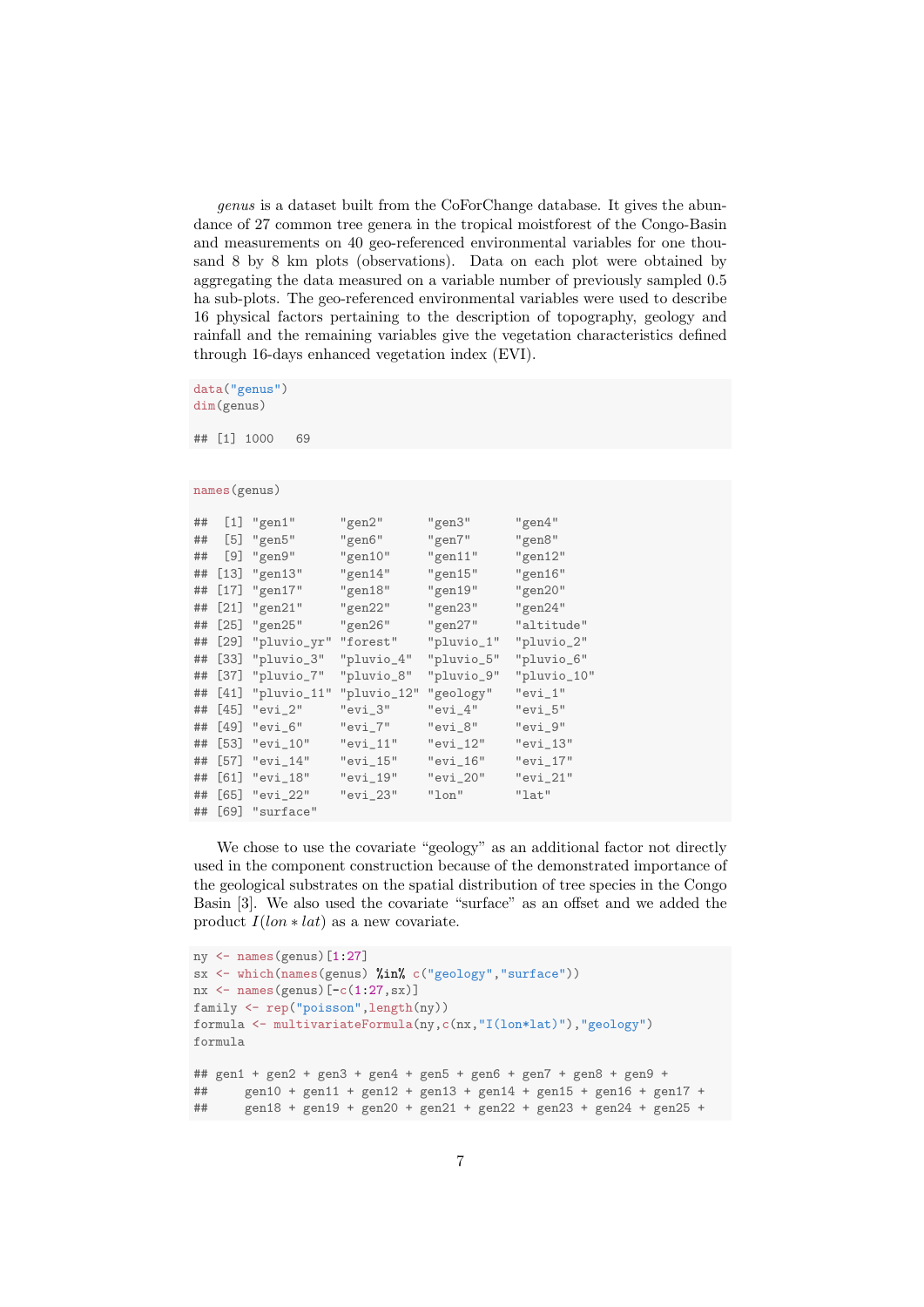```
## gen26 + gen27 ~ altitude + pluvio_yr + forest + pluvio_1 +
## pluvio_2 + pluvio_3 + pluvio_4 + pluvio_5 + pluvio_6 + pluvio_7 +
## pluvio_8 + pluvio_9 + pluvio_10 + pluvio_11 + pluvio_12 +
## evi_1 + evi_2 + evi_3 + evi_4 + evi_5 + evi_6 + evi_7 + evi_8 +
## evi_9 + evi_10 + evi_11 + evi_12 + evi_13 + evi_14 + evi_15 +
## evi_16 + evi_17 + evi_18 + evi_19 + evi_20 + evi_21 + evi_22 +
## evi_23 + lon + lat + I(lon * lat) | geology
```

```
offset <- genus$surface
```

```
K < -15genus.cv <- scglrCrossVal(formula=formula,data=genus,family=family,
                          K=K,nfolds=5,type="mspe",offset=offset,
                          method=methodSR(l=1, s=1/2))
```
Concerning the selection procedure, in order to produce comparable values for possibly very different response variables, we used the following heuristic. For each response and each of the  $K+1$  models (one model for each number K of components and one for no component), divide the criterion value by its median over all the models. Then calculate for each number of components the mean of the standardized values over the different response variables. Alternatively, the mean can be used to normalize instead of the median.

```
criterion \leftarrow t(apply(genus.cv,1,function(x) x/mean(x)))
criterion.mean <- apply(criterion,2,mean)
K.cv <- which.min(criterion.mean)-1
```
In the expression of  $K.cv$ , the minus 1 enables to relabel the output such that it matches the actual number of components used. Plotting criterion values (see Figure˜1) displays the change in the selection criterion as the number of components increases. Here, the criterion is minimized for 12 components. We can therefore call  $\text{segr}(x)$  with  $K = 12$ .

```
plot(0:K,criterion.mean, type="l",
     xlab="K, number of components", ylab="Criterion (MSPE)")
Axis(side=1,at=0:K)
abline(v=K.cv,col=2)
```

```
genus.scglr<-scglr(formula=formula,data=genus,family=family,
                   K=K.cv,size=NULL,offset=offset,
                  method=methodSR(l=1,s=1/2))
```
Printing genus.scglr:

```
print(genus.scglr)
##
## Call: scglr(formula = formula, data = genus, family = family, K = K.cv,
## size = NULL, offset = offset, method = methodSR(1 = 1, s = 1/2))
##
## Inertia:
\# sc1 sc2 sc3 sc4
```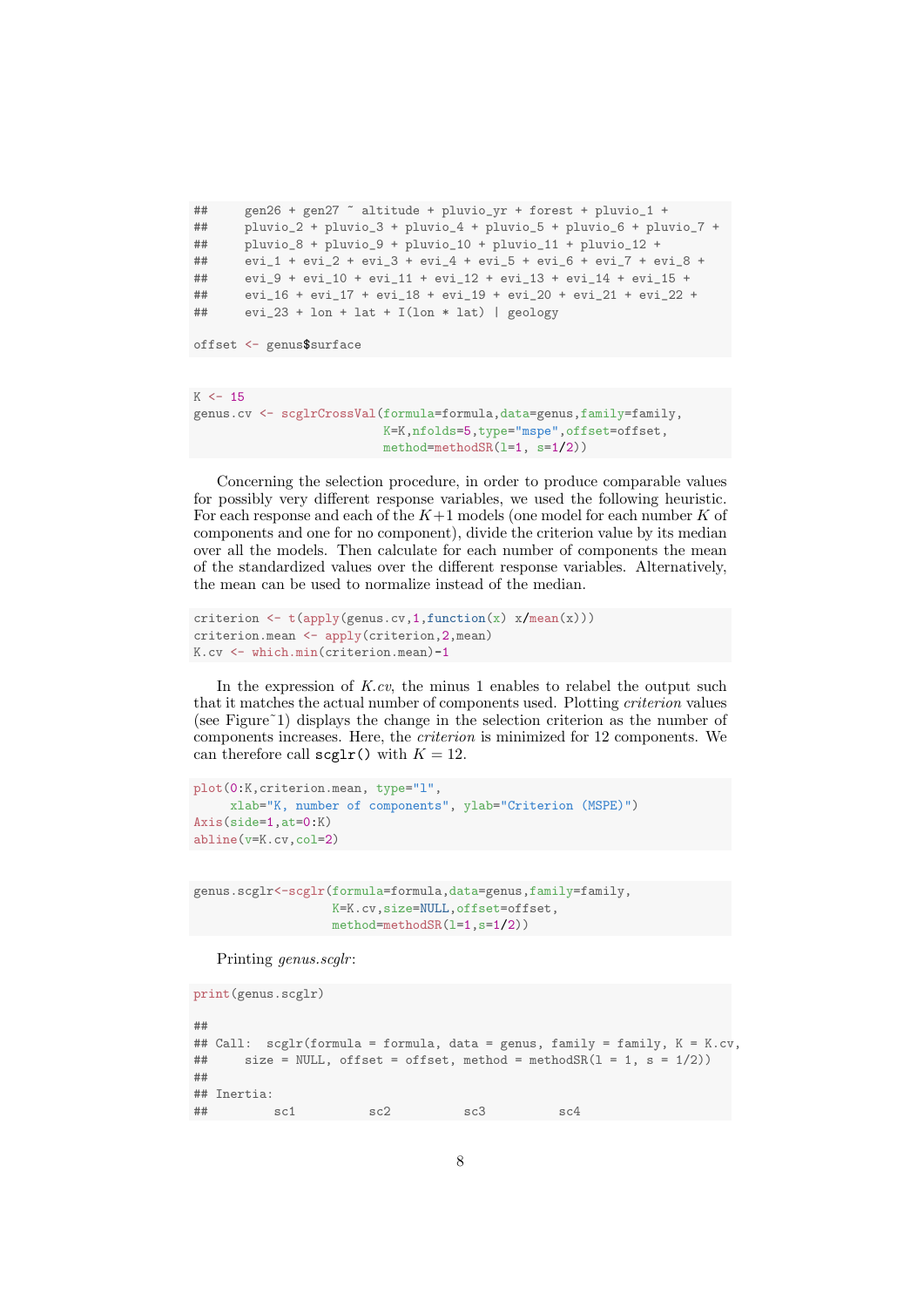

Figure 1: Mean Squared Prediction Error (MSPE) as a function of the number of components.

|    | ## 0.354194357    | 0.214479266                            |     | 0.131394331 |          |             | 0.062477923             |  |
|----|-------------------|----------------------------------------|-----|-------------|----------|-------------|-------------------------|--|
| ## | sc5               |                                        | sc6 |             | sc7      |             | sc8                     |  |
|    | ## 0.019161432    | 0.026100022                            |     | 0.004008679 |          |             | 0.020670641             |  |
| ## | sc9               | sc10                                   |     |             | sc11     |             | sc12                    |  |
|    |                   | ## 0.007168524 0.012938272 0.009798900 |     |             |          | 0.011410266 |                         |  |
| ## |                   |                                        |     |             |          |             |                         |  |
|    | ## Deviance:      |                                        |     |             |          |             |                         |  |
| ## | gen1              |                                        |     |             |          |             | gen2 gen3 gen4 gen5     |  |
| ## | 2107.005 2418.345 |                                        |     | 1341.220    |          | 1298.856    | 1358.495                |  |
| ## | gen6              | gen7                                   |     | gen8        |          | gen9        | gen10                   |  |
| ## | 1763.915          | 2284.032                               |     | 15535.631   | 1477.071 |             | 14987.941               |  |
| ## | gen11             | gen12 gen13                            |     |             |          | gen14       | gen15                   |  |
| ## | 4824.942          | 6478.080                               |     | 7897.671    | 8547.660 |             | 2270.452                |  |
| ## | gen16             | gen $17$                               |     | gen18       |          | gen19       | gen20                   |  |
| ## | 2022.214          | 2675.846                               |     | 1316.618    |          |             | 25718.045 2036.291      |  |
| ## | gen21             |                                        |     |             |          |             | gen22 gen23 gen24 gen25 |  |
| ## | 3272.588          | 1352.243 3467.689 8348.591             |     |             |          |             | 10359.414               |  |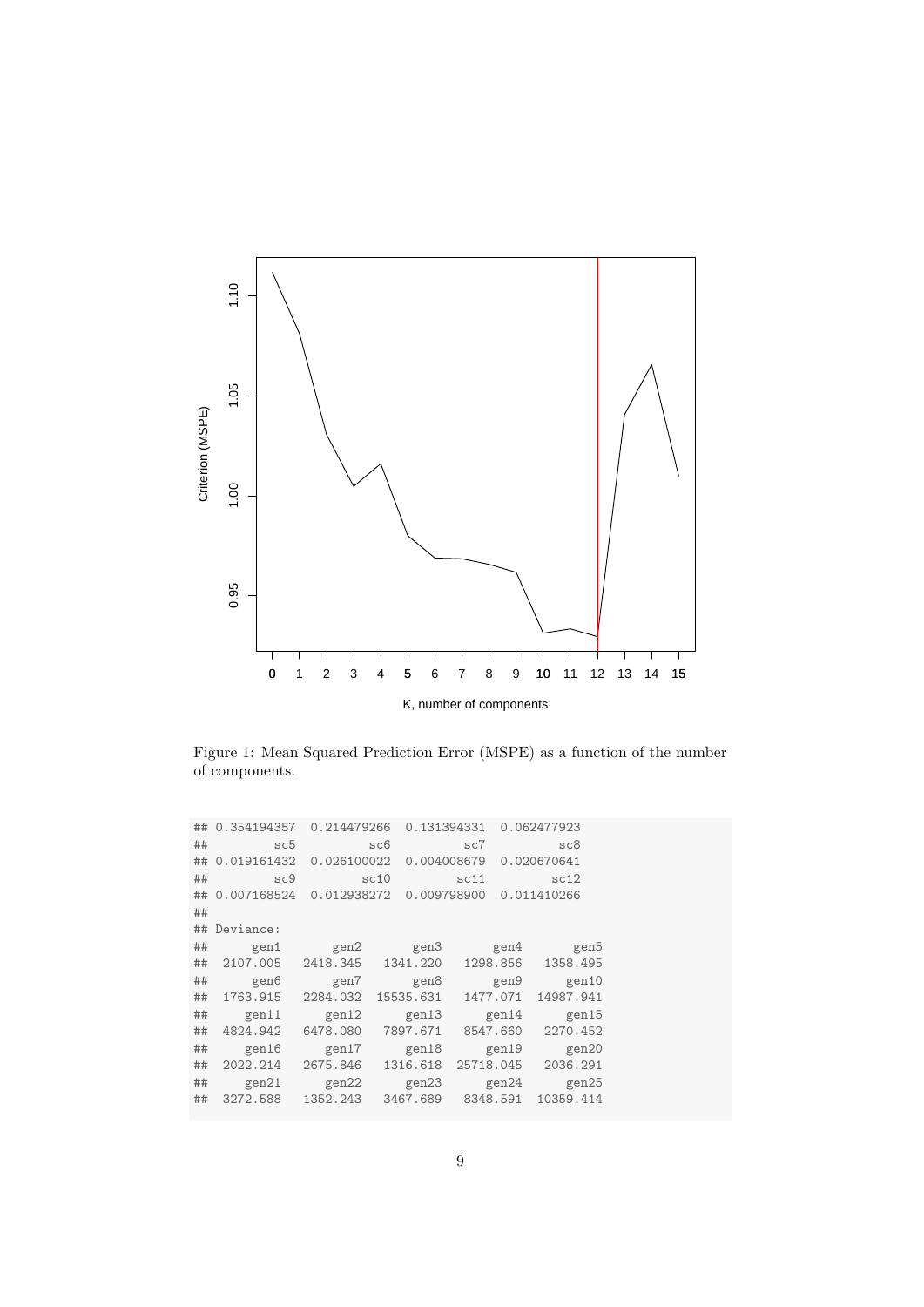| ## | gen26       | gen27     |
|----|-------------|-----------|
|    | ## 9426.950 | 10383.167 |

Inertia of the 12 components (see Figure<sup>~2</sup>):

```
barplot(genus.scglr)
```


Inertia per component

Figure 2: Barplot of inertia per component

The following two commands create the plots in Figure<sup>5</sup>3. The first one gives a simple correlation plot (see Figure˜3a)

The second correlation plot (see Figure~3b) displays only the linear predictors and covariates whose norms in the selected plane exceed the threshold specified by the "thr" styles element.

plot(genus.scglr) plot(genus.scglr, threshold=0.8, predictors=TRUE)

Finally, we present the pairs plot on the planes spanned by components 1,3, and 5 (see Figure  $4$ ):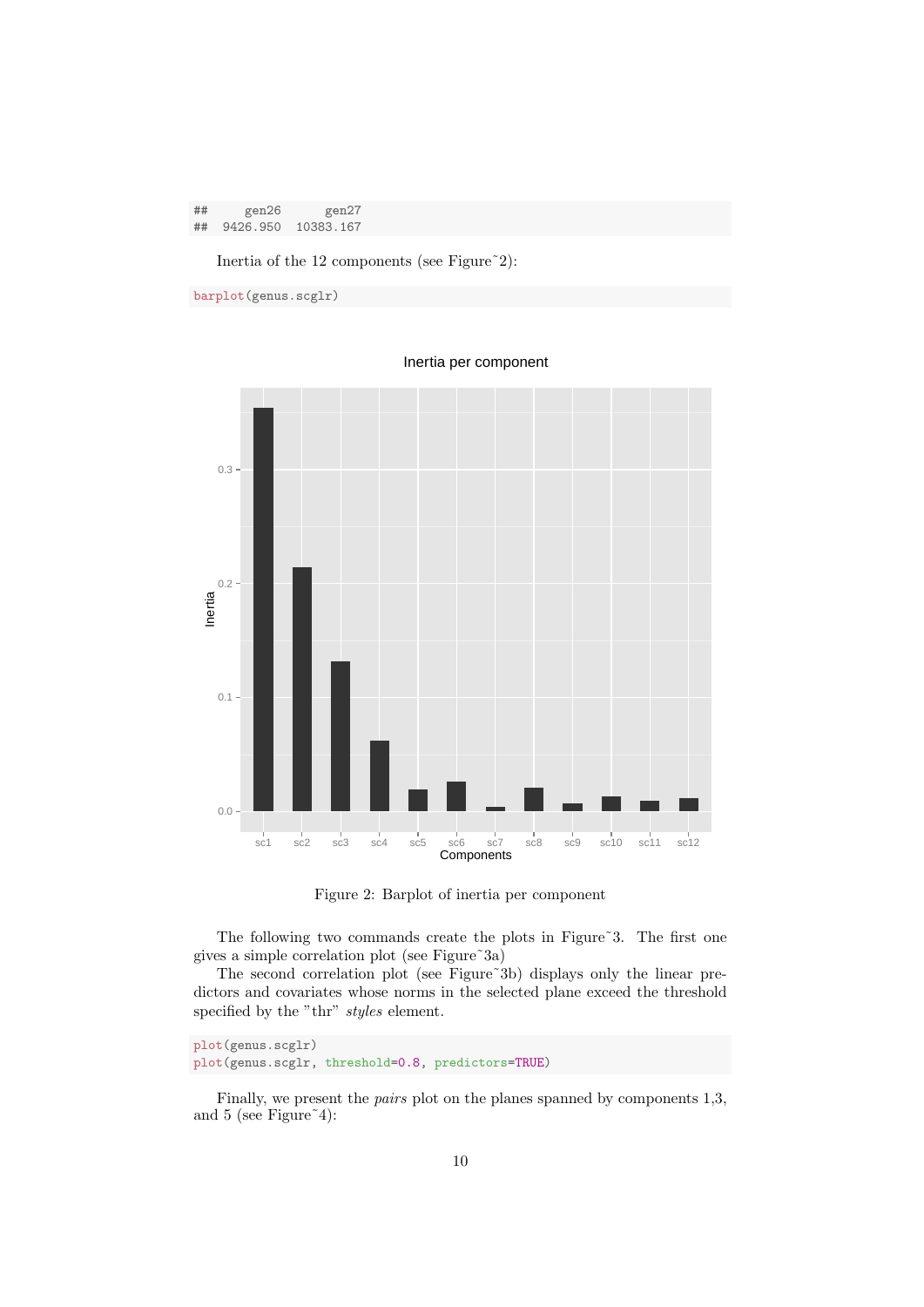

(a) Simple correlation plot

(b) Correlation plot with linear predictors and covariates passing a threshold of 0.8

Figure 3: Two sample plots

| n<br>q | 100   | 1000  | 10000 |
|--------|-------|-------|-------|
| 10     | 0.075 | 1.11  | 17.10 |
| 100    | 2.942 | 5.644 | 31.60 |

Table 1: Mean user times (in seconds) to calculate one SCGLR component for 10 or 100 dependent variables and 100, 1000 or 10,000 observations

pairs(genus.scglr,components=c(1,3,5),ncol=2,label.size=0.5)

## NULL

## 5 Conclusion

The main features of the  $R$  package **SCGLR** have been explained and illustrated in this paper using the data set genus provided with the package. Contrary to existing PLS-dedicated packages that can only handle Gaussian data, SCGLR provides a unified framework to deal with multivariate outcomes arising from any exponential family distribution. The computational time required to run scglr depends on the dimension of the problem. Table~1 provides the mean user times required to run 100 simulations of the  $\frac{seglr}{\lambda}$  algorithm using one component with  $p = 100$  covariates and a varying number of dependent variables  $(q = 10 \text{ and } 100)$  and varying sample sizes  $(n = 100, 1000 \text{ and } 10, 000)$ . These results highlight the efficiency of the SCGLR package.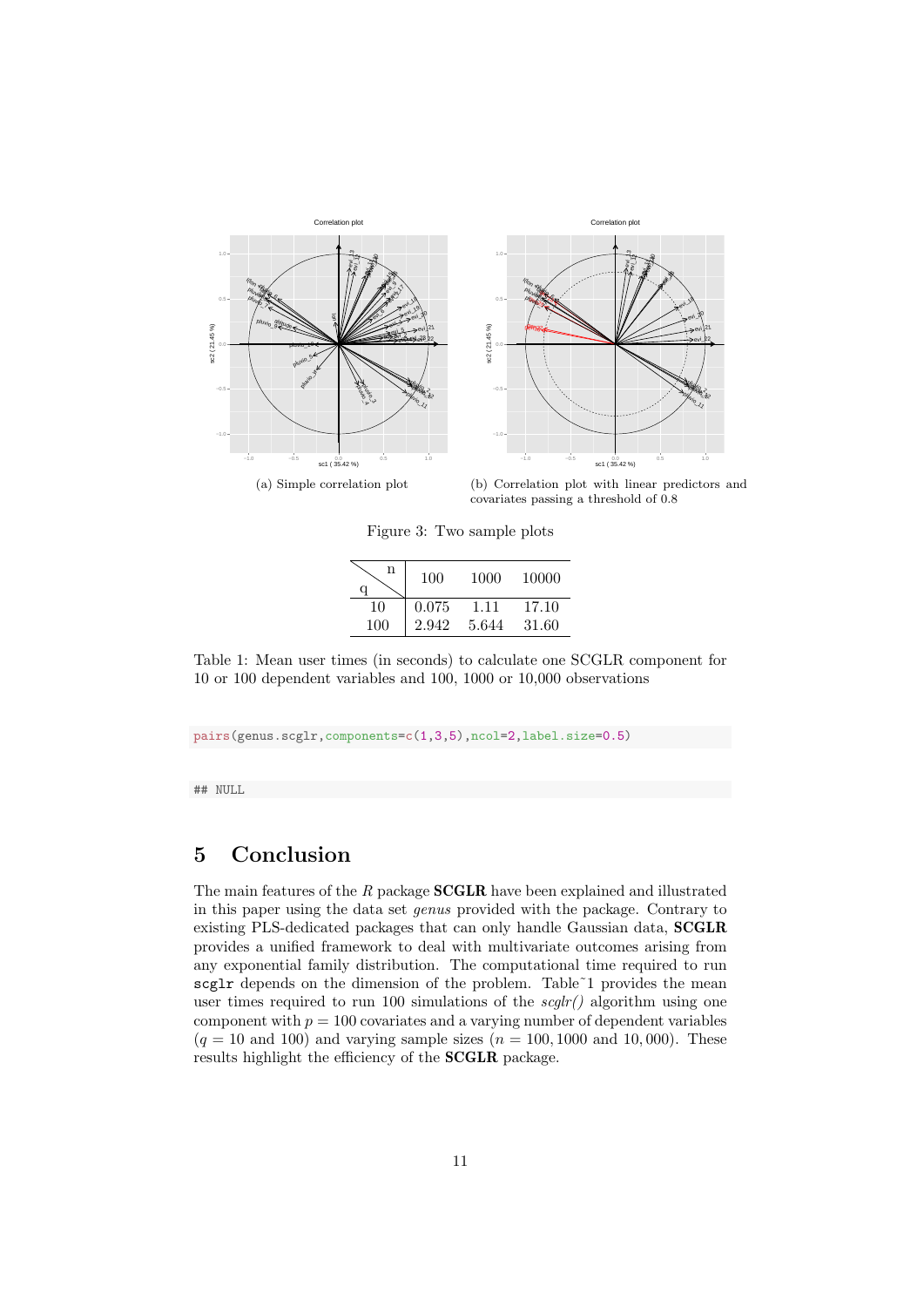

Figure 4: Correlation plots on planes spanned by components 1, 3, and 5

# 6 Acknowledgments

This research was supported by ITG-SEITA and was part of the CoForChange project (www.coforchange.eu), funded by the ERA-Net BiodivERsA, with the national funders ANR (France) and NERC (UK), part of the 2008 BiodivERsA call for research proposals, involving 16 European, African and international partners including a number of timber companies (see the list on the website, http://www.coforchange.eu/partners), and of the CoForTips project, funded by the ERA-Net BiodivERsA, with the national funders FWF (Austria), BelSPO (Belgium) and ANR (France), part of the 2011-2012 BiodivERsA call for research proposals (http://www.fordev.ethz.ch/research/active/ CoForTips).

## References

[1] Xavier Bry, Catherine Trottier, Thomas Verron, and Frédéric Mortier. Supervised component generalized linear regression using a pls-extension of